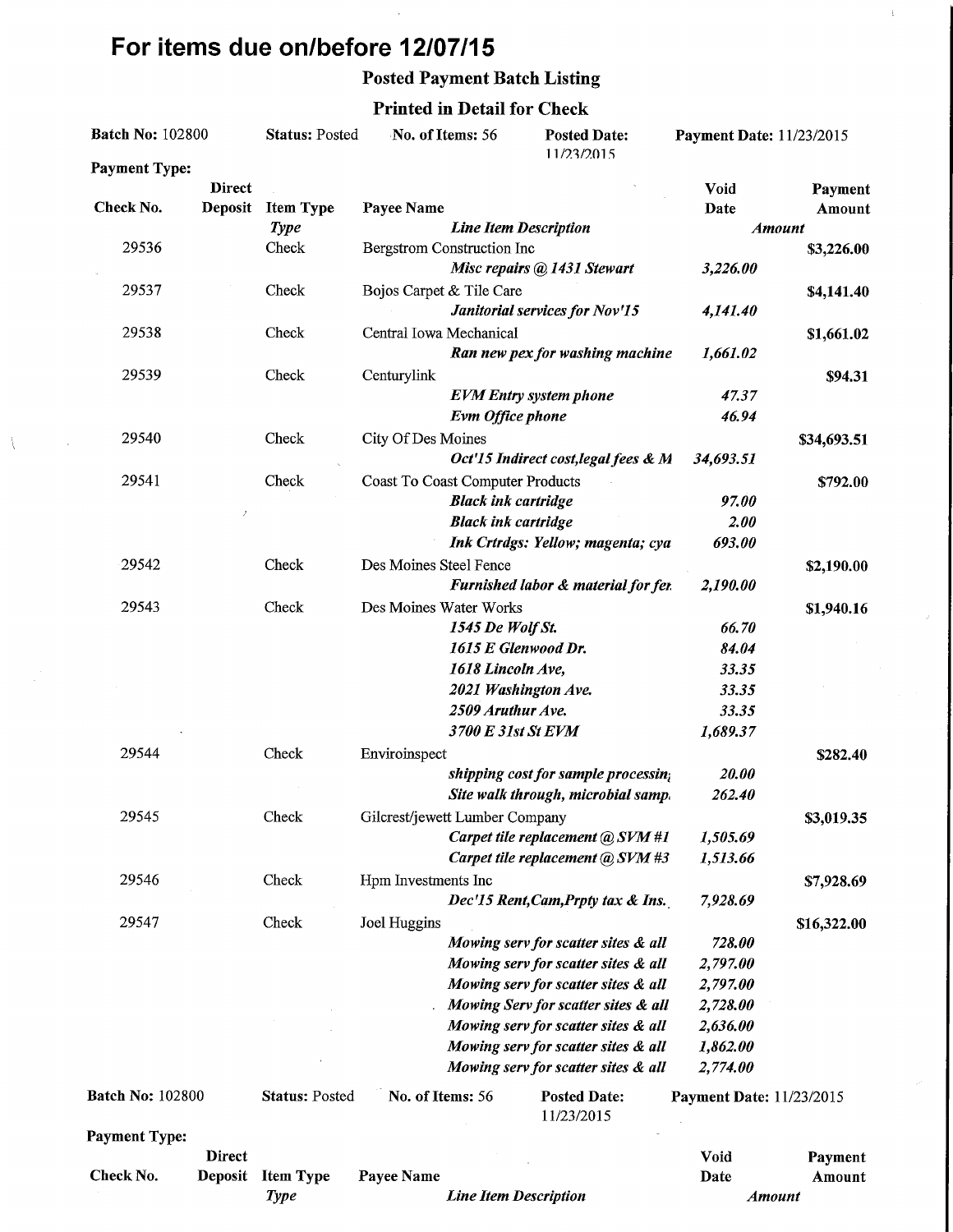| 29548 | Check | Interstate Power Systems, Inc                                     |                               | \$493.50    |
|-------|-------|-------------------------------------------------------------------|-------------------------------|-------------|
|       |       | Generator inspeción @ EVM                                         | 89.10                         |             |
|       |       | Generator inspection @ HP                                         | 85.10                         |             |
|       |       | Generator inspection @ OP                                         | 85.10                         |             |
|       |       | <b>Generator inspection @ RVM</b>                                 | 113.10                        |             |
|       |       | Generator inspection @ SVM                                        | 121.10                        |             |
| 29549 | Check | <b>Iowa Lead Safety</b>                                           |                               | \$400.00    |
|       |       | Lead safe refresher course-Carter,.                               | 400.00                        |             |
| 29550 | Check | Mediacom                                                          |                               | \$89.28     |
|       |       | Monthly cable services @ RVM 11,                                  | 89.28                         |             |
| 29551 | Check | Menards Inc                                                       |                               | \$753.31    |
|       |       | fridge, plate covers, drywall ceiling                             | 753.31                        |             |
| 29552 | Check | Midamerican Energy                                                |                               | \$6,235.49  |
|       |       | 100 E Euclid Ave Rm 99                                            | 145.64                        |             |
|       |       | <b>100 E Euclid Ave. Rm 103</b>                                   | 427.62                        |             |
|       |       | 1101 Crocker St. RVM                                              | 3,378.77                      |             |
|       |       | 2509 Arthur Ave.                                                  | 35.35                         |             |
|       |       | 3400 8th St. OP                                                   | 1,029.12                      |             |
|       |       | 3717 6th Ave. HP                                                  | 1,218.99                      |             |
| 29553 | Check | Miller's Hardware                                                 |                               | \$230.64    |
|       |       | access panels, drop cords, flood ligh                             | 129.91                        |             |
|       |       | light bulbs, trash bags, toogle bolts                             | 76.76                         |             |
|       |       | screen repair, drywall saw                                        | 23.97                         |             |
| 29554 | Check | Nite Owl Printing                                                 |                               | \$3,322.00  |
|       |       | 2015 PH DMMHA Dwelling Lease                                      | 3,059.50                      |             |
|       |       | <b>Request for leave cards</b>                                    | 87.50                         |             |
|       |       | <b>S8 RHIIP Packet - What you shou.</b>                           | 175.00                        |             |
| 29555 | Check | Peggy Jensen                                                      |                               | \$47.15     |
|       |       | Mileage for Oct.'15                                               | 47.15                         |             |
| 29556 | Check | Polk County Auditors Office                                       |                               | \$20.00     |
|       |       | <b>Business cards for Jason Lantz</b>                             | 20.00                         |             |
| 29557 | Check | <b>Purchase Power</b>                                             |                               |             |
|       |       | Postage for mail machine                                          | 3,300.00                      | \$3,300.00  |
| 29558 | Check | Shred-It Usa - Des Moines                                         |                               |             |
|       |       | <b>Shred documents for PF</b>                                     | 78.90                         | \$78.90     |
|       |       |                                                                   |                               |             |
| 29559 | Check | Smith's Sewer Service<br>Labor to clean sink line $\omega$ Svm #1 |                               | \$217.45    |
|       |       | Service labor to clean sink line $(a)$ l                          | <i><b>70.00</b></i><br>147.45 |             |
|       |       |                                                                   |                               |             |
| 29560 | Check | Springer Services, Inc.                                           |                               | \$4,667.64  |
|       |       | Pest control services @ RVM                                       | 4,667.64                      |             |
| 29561 | Check | Van Meter Industrial                                              |                               | \$141.03    |
|       |       | light bulbs                                                       | 141.03                        |             |
|       |       | <b>Total for Payment Type:</b>                                    |                               | \$96,287.23 |
|       |       | Total for Batch No: 102800                                        |                               | \$96,287.23 |
|       |       |                                                                   |                               |             |

and the

Total for All Batch(s):  $\frac{$96,287,23}{\sqrt{7}}$